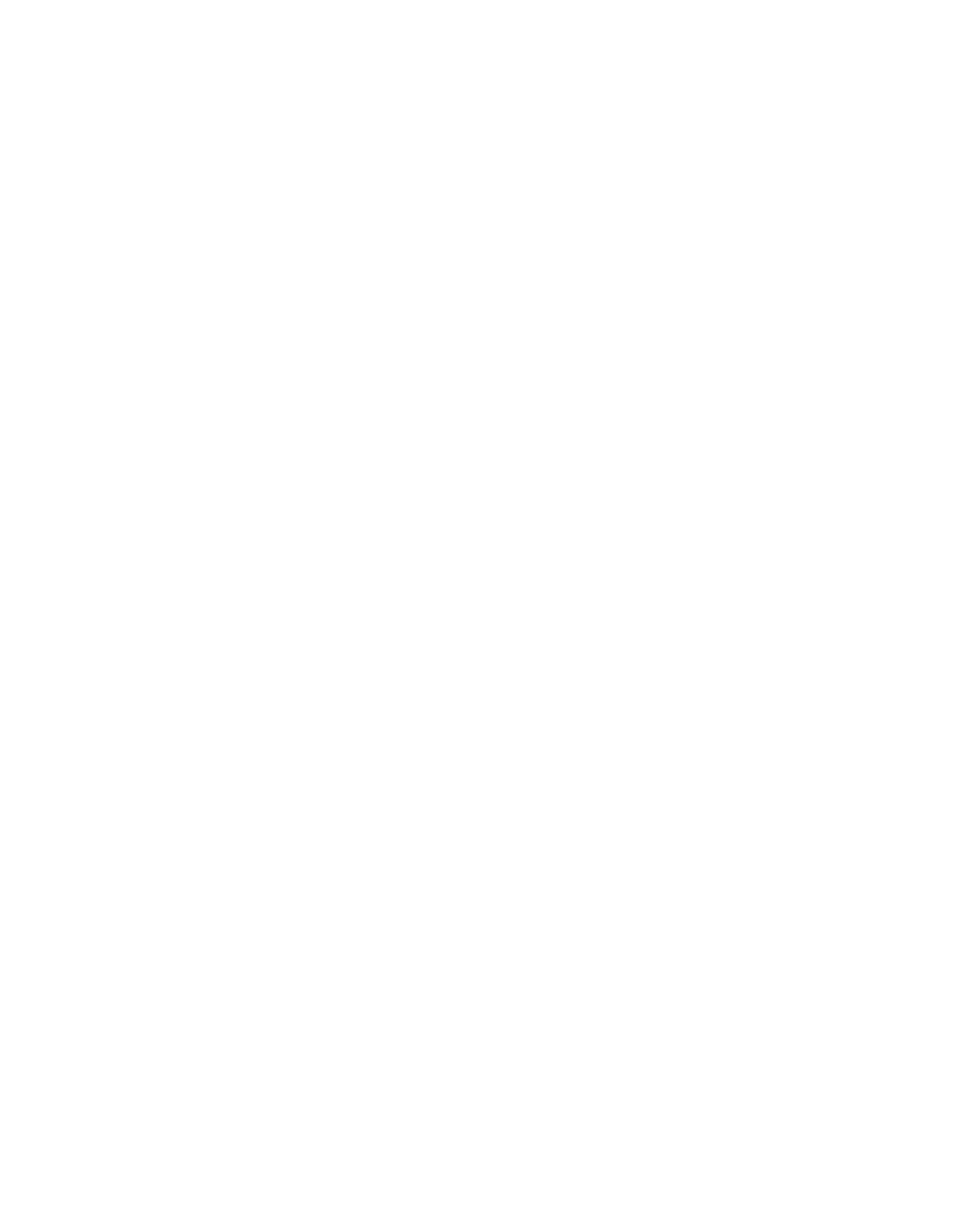# **PALM BEACH COUNTY – SUPERVISOR OF ELECTIONS VOTING DISTRICTS**

# **TAXING \ OTHER DISTRICTS**

**Northern Imprv District (Map Pages: 1, !W, 2, 2W, 3, 3W, 7A)** 1002, 1006, 1010, 1012, 1014, 1016, 1020, 1024, 1030, 1034, 1036, 1040, 1044, 1046, 1048, 1054, 1056, 1058, 1060, 1062, 1064, 1066, 1068, 1070, 1072, 1074, 1075, 1076, 1078, 1080, 1082, 1084, 1088, 1102, 1104, 1106, 1108, 1118, 1124, 1152, 1162, 1164, 1166, 1168, 1172, 1173, 1174, 1178, 1184, 1186, 1188, 1189, 1190, 1192, 1194, 1200, 1206, 1210, 1212, 1220, 1222, 1224, 1228, 1232, 1238, 1240, 1242, 1244, 1246, 1247, 1250, 1252, 1254, 1256, 1258, 1260, 1264, 1270, 1274, 1276, 1280, 1284, 1290, 1294, 1314, 1320, 1326, 1334, 1336, 1340, 1348, 1352, 1354, 1356, 1358, 1360, 1362, 1364, 1366, 1368, 1370, 1372, 1374, 1376, 2002, 2004, 2006, 2008, 2010, 2014, 2016, 2018, 2020, 2021, 6066, 6070, 6082, 6084, 6112, 6120, 6126, 6128, 6130, 6132, 6134, 7002, 7004, 7006, 7008, 7010, 7014, 7016, 7018, 7020, 7032, 7034, 7036, 7038, 7048, 7050, 7054, 7058, 7072, 7074, 7076, 7080, 7082, 7084, 7086, 7088, 7090, 7092, 7094, 7096, 7098, 7100, 7112, 7114, 7116, 7118, 7120

**Precincts 161**

| <b>Old Palm Comm Dev District</b><br>1189, 1247 | (Map Pages: 1, 2) |                    |  |
|-------------------------------------------------|-------------------|--------------------|--|
|                                                 |                   | <b>Precincts 2</b> |  |
| <b>Osprey Oaks Comm Dev District</b><br>3133    | (Map Page: 4)     |                    |  |
|                                                 |                   | <b>Precinct 1</b>  |  |
| <b>Plantation Comm Dev District</b><br>6178     | (Map Page: 3)     |                    |  |

**Precinct 1**

**Port Of Palm Beach (Map Pages: 1W, 2, 2W, 3, 3W, 4, 4W, 5, 7, 7A)** 1218, 1220, 1222, 1224, 1228, 1230, 1232, 1234, 1236, 1238, 1240, 1242, 1244, 1246, 1247, 1248, 1250, 1252, 1254, 1256, 1258, 1260, 1262, 1264, 1266, 1268, 1270, 1272, 1274, 1276, 1278, 1280, 1282, 1284, 1286, 1288, 1290, 1292, 1294, 1296, 1298, 1300, 1302, 1304, 1305, 1306, 1308, 1310, 1312, 1314, 1316, 1318, 1320, 1322, 1324, 1326, 1328, 1330, 1332, 1334, 1336, 1338, 1340, 1342, 1344, 1346, 1348, 1350, 1352, 1354, 1356, 1358, 1360, 1362, 1364, 1366, 1368, 1370, 1372, 1374, 1376, 1378, 1380, 1382, 1384, 1386, 1388, 1389, 1390, 1392, 1394, 2002, 2004, 2006, 2008, 2010, 2012, 2014, 2016, 2018, 2020, 2021, 2022, 2024, 2026, 2028, 2030, 2032, 2034, 2036, 2038, 2040, 2041, 2042, 2044, 2046, 2048, 2050, 2052, 2054, 2056, 2058, 2060, 2062, 2064, 2066, 2068, 2070, 2072, 2074, 2076, 2078, 5004, 6004, 6006, 6008, 6010, 6012, 6014, 6016, 6018, 6020, 6022, 6024, 6026, 6028, 6029, 6030, 6032, 6034, 6036, 6040, 6042, 6044, 6045, 6046, 6048, 6050, 6051, 6052, 6054, 6056, 6058, 6060, 6062, 6064, 6066, 6068, 6070, 6072, 6073, 6076, 6078, 6080, 6082, 6084, 6086, 6088, 6090, 6092, 6094, 6096, 6098, 6100, 6102, 6104, 6106, 6108, 6112, 6114, 6116, 6118, 6120, 6122, 6124, 6126, 6128, 6130, 6132, 6134, 6136, 6138, 6140, 6142, 6144, 6146, 6148, 6150, 6152, 6154, 6156, 6158, 6160, 6162, 6164, 6166, 6168, 6170, 6172, 6182, 6184, 6186, 6188, 6190, 6192, 6194, 6196, 6198, 6200, 6212, 6214, 6216, 6218, 6220, 6222, 6226, 6228, 6232, 7002, 7004, 7006, 7008, 7010, 7012, 7014, 7016, 7018, 7020, 7022, 7024, 7025, 7026, 7028, 7030, 7032, 7034, 7036, 7038, 7040, 7041, 7042, 7044, 7046, 7048, 7050, 7052, 7054, 7056, 7058, 7060, 7062, 7064, 7066, 7068, 7070, 7072, 7074, 7076, 7078, 7080, 7082, 7084, 7086, 7088, 7090, 7092, 7094, 7096, 7098, 7100, 7102, 7104, 7106, 7108, 7110, 7112, 7114, 7116, 7118, 7120, 7122, 7124, 7126, 7128, 7130, 7132, 7134, 7136, 7138, 7140, 7142, 7144, 7146, 7148, 7149, 7150, 7152, 7154

**Precincts 319**

**Renaissance Comm Dev District (Map Page: 4)**

3187

**Precinct 1**